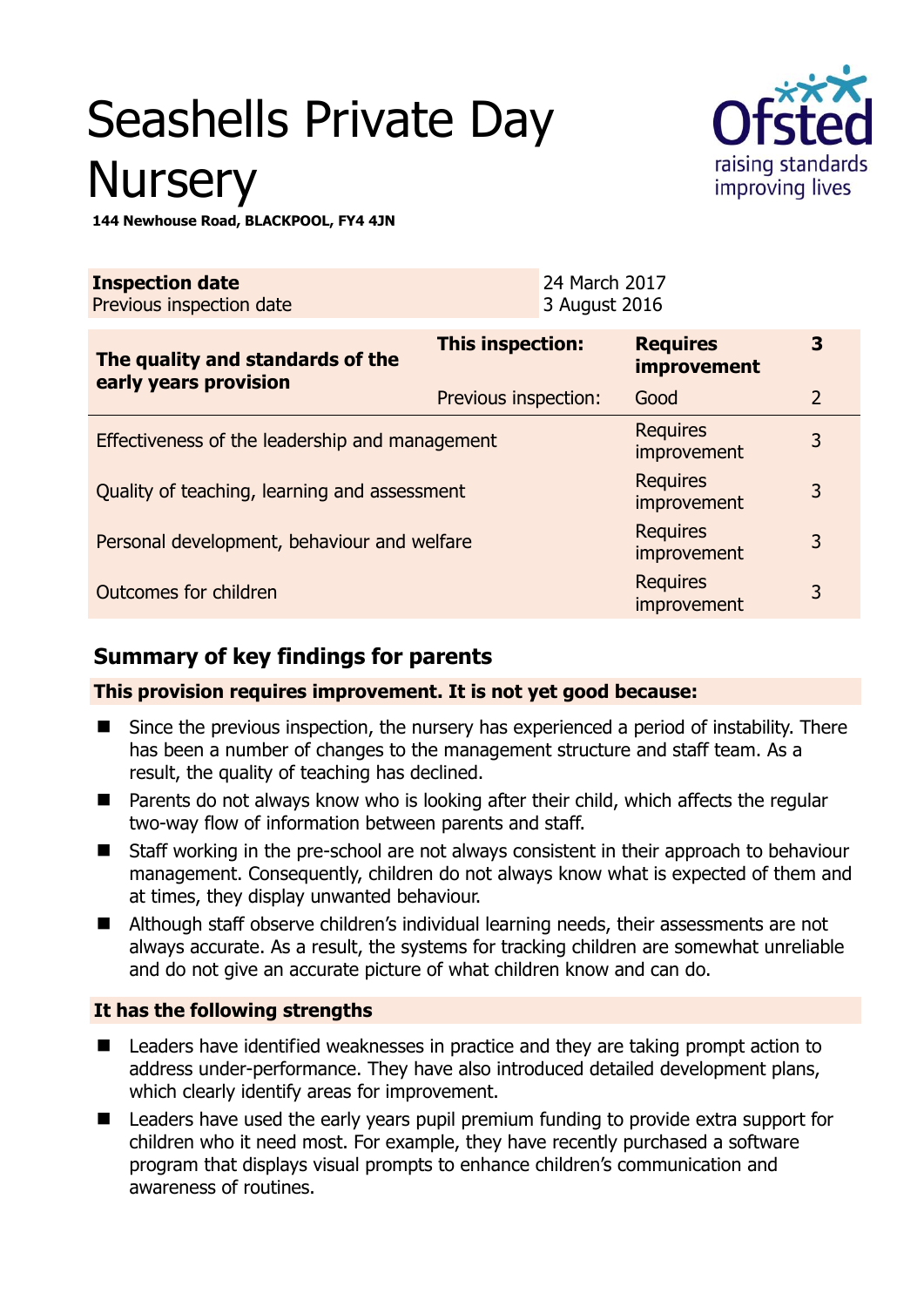## **What the setting needs to do to improve further**

#### **To meet the requirements of the early years foundation stage the provider must:**

|                                                                                                                        | <b>Due Date</b> |
|------------------------------------------------------------------------------------------------------------------------|-----------------|
| ensure the quality of teaching is consistently strong and helps<br>children to develop a positive attitude to learning | 11/04/2017      |
| ensure that all parents know the name of their child's key person.                                                     | 11/04/2017      |

## **To further improve the quality of the early years provision the provider should:**

- improve the organisation of the pre-school room, for example, by ensuring that staff adopt consistent strategies to help children understand appropriate behaviour
- build on the current observation and assessment procedures so that they are sharply focused and give an accurate picture of what children know and can do.

## **Inspection activities**

- The inspector observed the quality of teaching and the impact this has on children's learning.
- $\blacksquare$  The inspector checked evidence of the suitability and qualifications of staff working with children.
- The inspector took account of the views of parents spoken to on the day of the inspection.
- The inspector reviewed a wide range of documentation, including action plans and visit notes from the local authority.

**Inspector**  Patricia Graham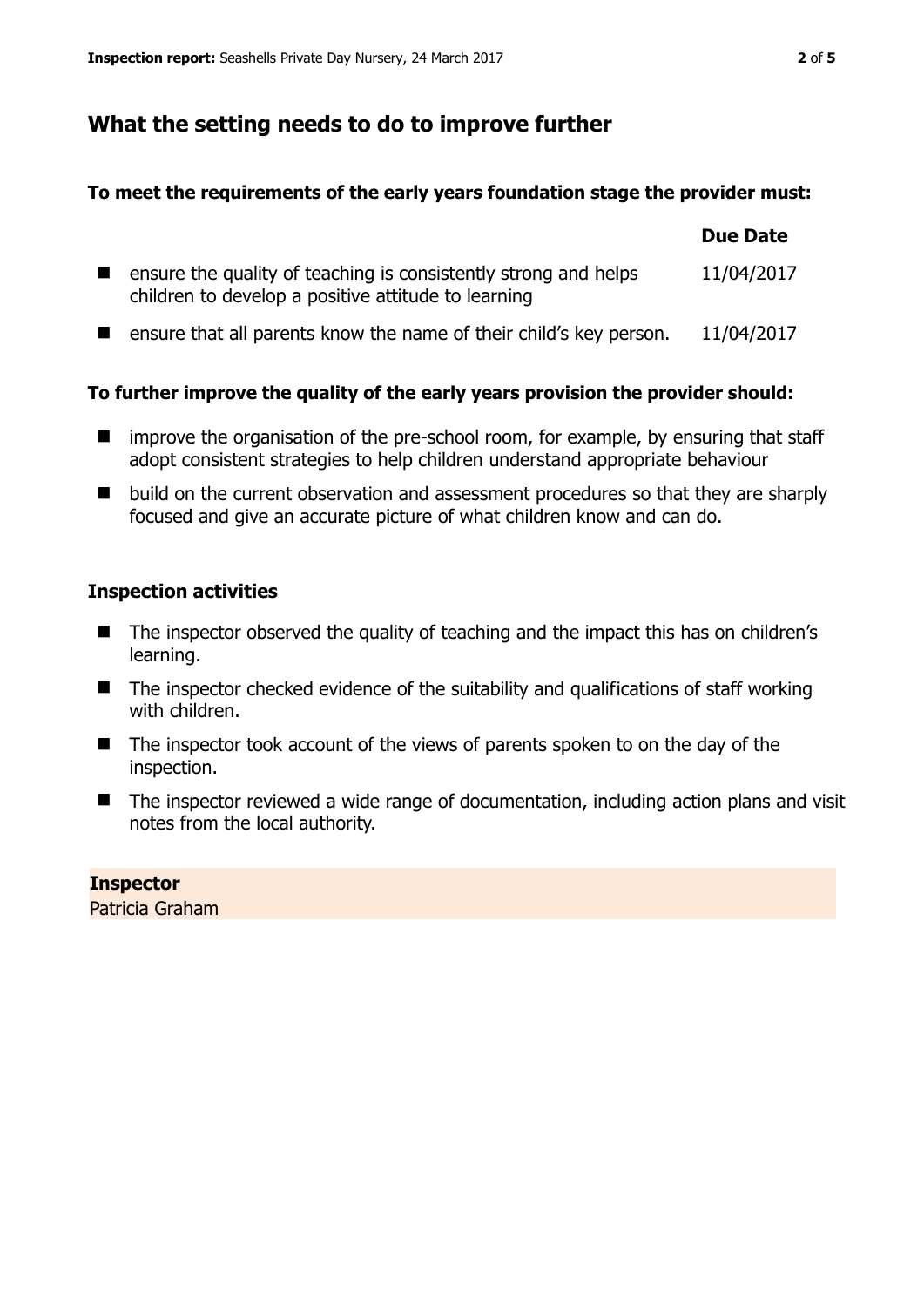## **Inspection findings**

### **Effectiveness of the leadership and management requires improvement**

Safeguarding is effective. Staff are fully aware of the possible signs and symptoms of abuse, which ensures children's safety and well-being. Staff have access to child protection information, including relevant contact numbers, which are displayed in each of the rooms. All staff have completed child protection training as part of their induction and additional courses, such as training on e-safety, keeps their knowledge up to date and current. Leaders acknowledge that the quality of practice has declined since the previous inspection and some improvements have already been made. For example, the area manager is taking responsibility for the day-to-day management of the nursery and the newly introduced planning system is more responsive to children's needs and is beginning to include parents' views.

## **Quality of teaching, learning and assessment requires improvement**

The quality of teaching requires improvement because the current system for observing and assessing children's progress over time is not always accurate. As a result, staff do not always plan activities and learning experiences that meet children's individual learning needs, which slows their progress. However, where teaching is strong children show good levels of engagement and embrace the learning opportunities provided. For example, preschool children chalk around big shapes in the outdoor area and toddlers thoroughly enjoy emptying and filling different containers with dried cereal. These activities generate lots of discussion and also support children's awareness of shape, space and measure.

#### **Personal development, behaviour and welfare require improvement**

Pre-school children do not have enough opportunities to learn about appropriate behaviour. As a result, the noise levels in the pre-school room occasionally increases and children become a little boisterous, which distracts other children. All areas of the nursery are clean and well-presented, and children's artwork is displayed throughout which give children a good sense of belonging. Children have lots of opportunities to gain an awareness of others. For example, babies enjoy looking at photographs of their families and others, which supports their emerging awareness of similarities and differences. Staff work in partnership with outside agencies to support children who need additional help. Children also benefit from wholesome meals and staff are fully aware of babies' stages of weaning, which promotes their good health.

#### **Outcomes for children require improvement**

The quality of teaching is variable and as a consequence, children do not make consistently good progress. Although a newly introduced planning system is in place, which places greater emphasis on children's next steps in learning, this system is not yet embedded. As a result, it is too early to see the impact on outcomes for children. Preschool children are adequately prepared for their move on to school. Staff work in partnership with local schools, for example, by supporting children to develop their literacy skills. Children display good levels of independence and they are extremely proficient at managing their personal care needs, such as going to the toilet independently.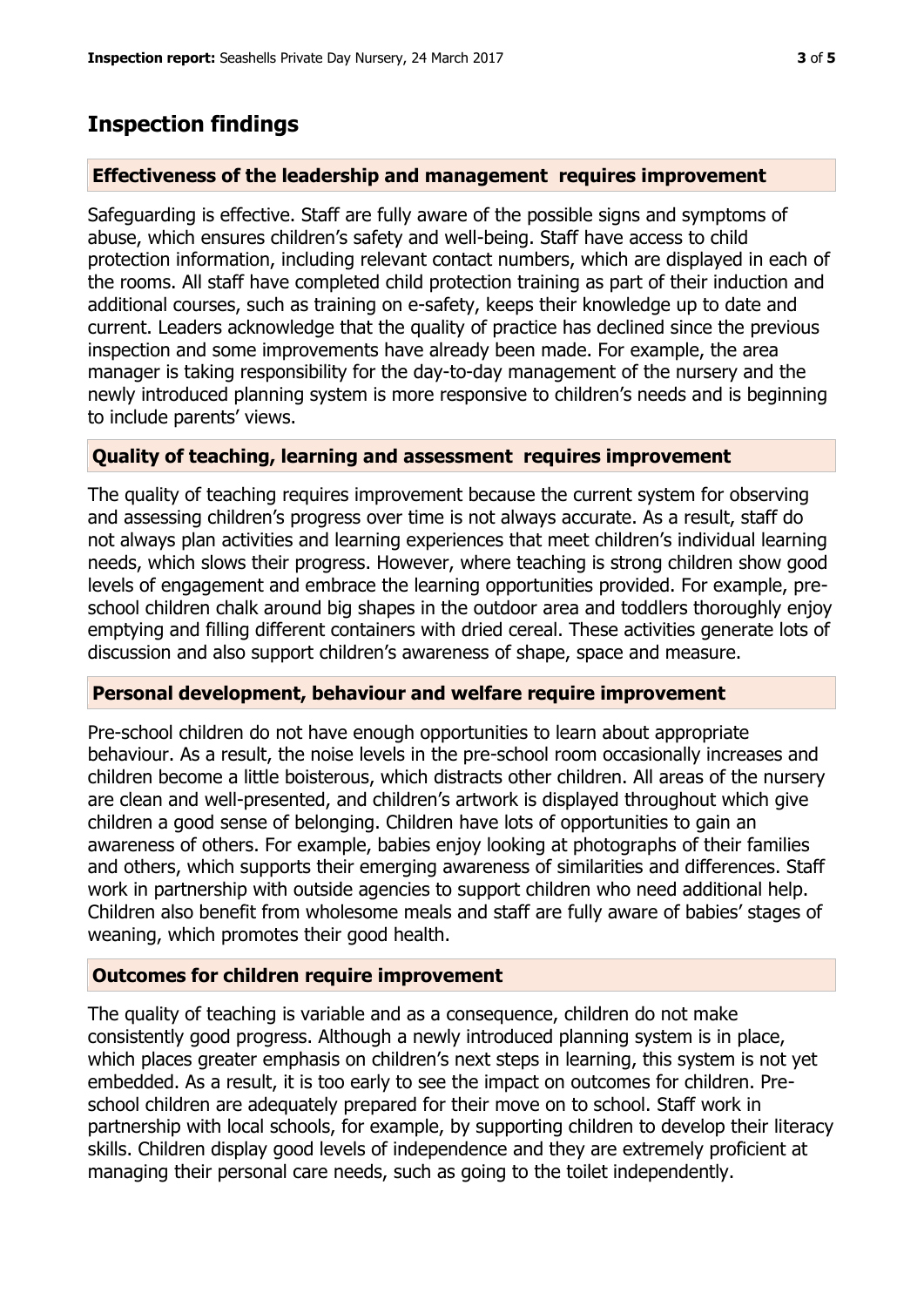# **Setting details**

| Unique reference number                             | EY491270                                                                             |
|-----------------------------------------------------|--------------------------------------------------------------------------------------|
| <b>Local authority</b>                              | Blackpool                                                                            |
| <b>Inspection number</b>                            | 1088528                                                                              |
| <b>Type of provision</b>                            | Full-time provision                                                                  |
| Day care type                                       | Childcare - Non-Domestic                                                             |
| <b>Registers</b>                                    | Early Years Register, Compulsory Childcare<br>Register, Voluntary Childcare Register |
| Age range of children                               | $0 - 8$                                                                              |
| <b>Total number of places</b>                       | 48                                                                                   |
| Number of children on roll                          | 61                                                                                   |
| Name of registered person                           | Just Childcare Limited                                                               |
| <b>Registered person unique</b><br>reference number | RP900954                                                                             |
| Date of previous inspection                         | 3 August 2016                                                                        |
| <b>Telephone number</b>                             | 01253 205491                                                                         |

Seashells Private Day Nursery was registered in 2015 and is owned by a limited company. The nursery employs nine members of childcare staff. Of these, one holds an appropriate early years qualification at level 4, six hold a qualification at level 3 and one holds a qualification at level 2. The nursery opens from Monday to Friday all year round. Sessions are from 8am to 6pm. The nursery is closed on bank holidays and for one week at Christmas. The nursery provides funded early education for two-, three- and four-year-old children.

This inspection was carried out by Ofsted under sections 49 and 50 of the Childcare Act 2006 on the quality and standards of provision that is registered on the Early Years Register. The registered person must ensure that this provision complies with the statutory framework for children's learning, development and care, known as the early years foundation stage.

Any complaints about the inspection or the report should be made following the procedures set out in the guidance 'Complaints procedure: raising concerns and making complaints about Ofsted', which is available from Ofsted's website: www.gov.uk/government/organisations/ofsted. If you would like Ofsted to send you a copy of the guidance, please telephone 0300 123 4234, or email enquiries@ofsted.gov.uk.